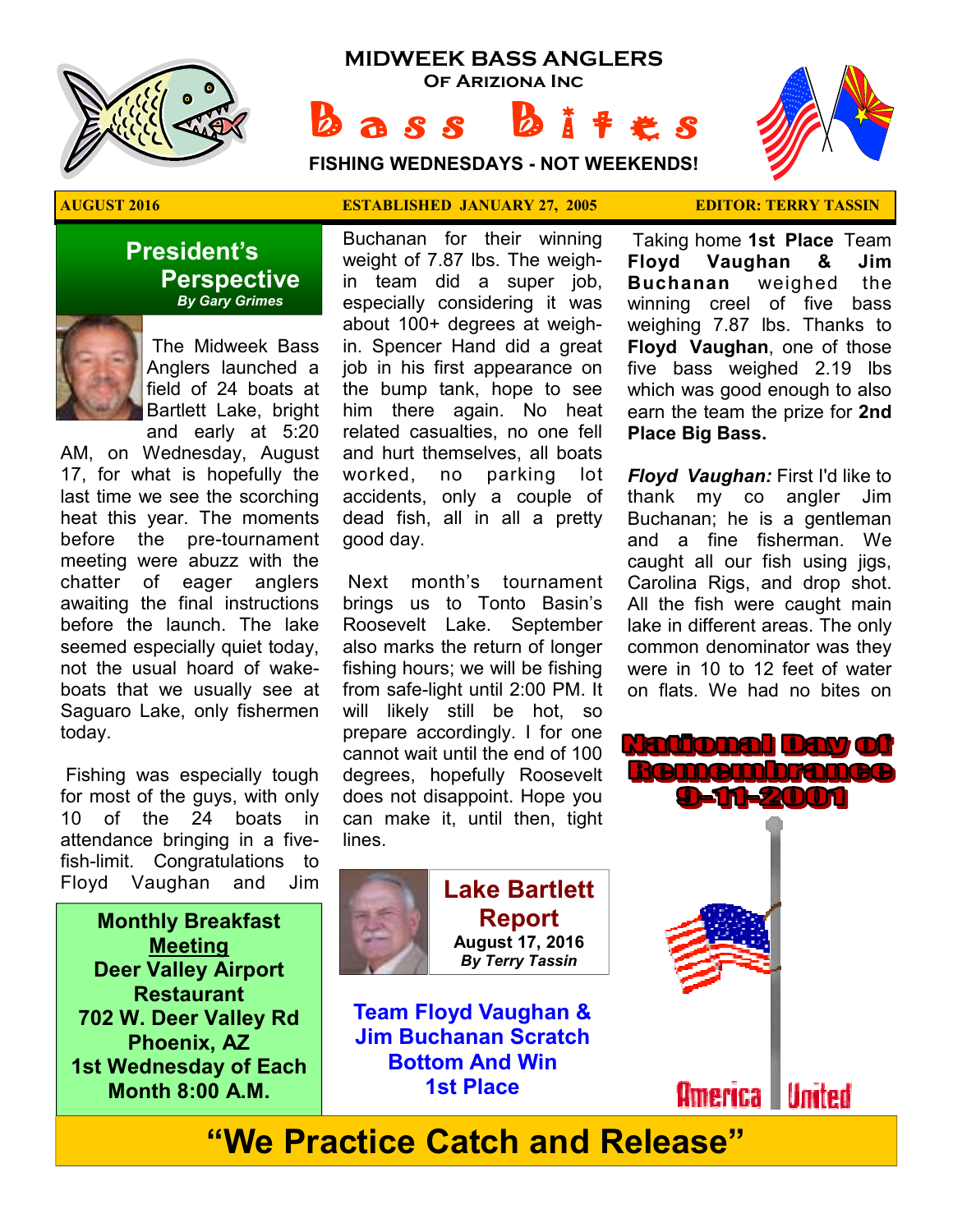Page 2



*1st Place Floyd Vaughan & Jim Buchanan* 

steep walls or shorelines. We started by throwing buzz baits but had no takers. All in all we just had good bites and great luck - this was a good thing because I knew Gary Senft and Rick Brown would be a tough team along with the rest of our

#### **Next Meeting Next Tournament**

Our next club general meeting is scheduled for **Wednesday, 7 September** starting at 8:00 AM, at **Deer Valley Airport Restaurant** (just one mile north of I-101 at the intersection of 7th Ave & Deer Valley Road). We hope you will come early and have breakfast together.

The next club point tournament will be at **Lake Roosevelt** on **21 September 2016.** Club launch headquarters, weigh-in location, and tournament hours will be announced.

club members. Thanks to everybody.

*Jim Buchanan:* This was a great tournament and my partner Floyd Vaughan was outstanding. We fished all over the lake, beginning at the Yellow Cliffs and finished up across from the dam. We fished with drop shot and Texas rigs. We fished in 12 feet of water; colors were Pumpkin Baby Paca Craw and Morning Dawn. The weather was great in the morning. We had a slight breeze and it was overcast. From 9:30 until 11:00 it was hot and sticky. Floyd caught our big fish - way to go Floyd.

# **Team Senft & Brown Fish Slowly For 2nd Overall Finish**

 In **Second Place** the team of **Gary Senft & Rick Brown**  weighed five bass for a total weight of 7.48 lbs.

*Gary Senft:* It started out a nice morning with low pressure, then the clouds left, and high pressure started rising fast. This caused the bite to shut down. Then to really top things off when we got to the first spot Mr. Rick Brown picks up a crank bait and starts fishing. I asked what are you doing, you are supposed to be fishing the Carolina rig. He started telling me he is going to change to other ways of fishing, because every one in the club is using his rig. I told him to pick up the rig and start fishing and change with the next boater or swim back to the ramp. He then caught a nice



*2nd Place Gary Senft & Rick Brown* 

fish on the crank and that was it.

 We fished from the main ramp to the Yellow Cliffs and then back. This was my worst trip in the last three weeks, because of the pressure system. I tried a lot of different baits and colors all day. I fished from two feet to 30 feet and it was around the 15 foot depth that most of the fish came out of. I used Texas rig brush hogs watermelon red also jigs with a half ounce weight. Texas rig worms in red crawler color, morning dawn, and Salt River craw also worked. I had to slow way down to get them to eat. I threw a top water lure for awhile early and lost a little 3 pounder. Mr. Rick didn't let me forget that all day. We did have a lot of fun cussing at the fish for not biting our baits.

*Rick Brown:* Another great draw for me. Gary Senft puts his time in at Bartlett and knows the lake as well as anyone. We didn't catch the numbers we were hoping for, but enough to put together a decent bag. I caught my first fish of the day on a crankbait, and the rest on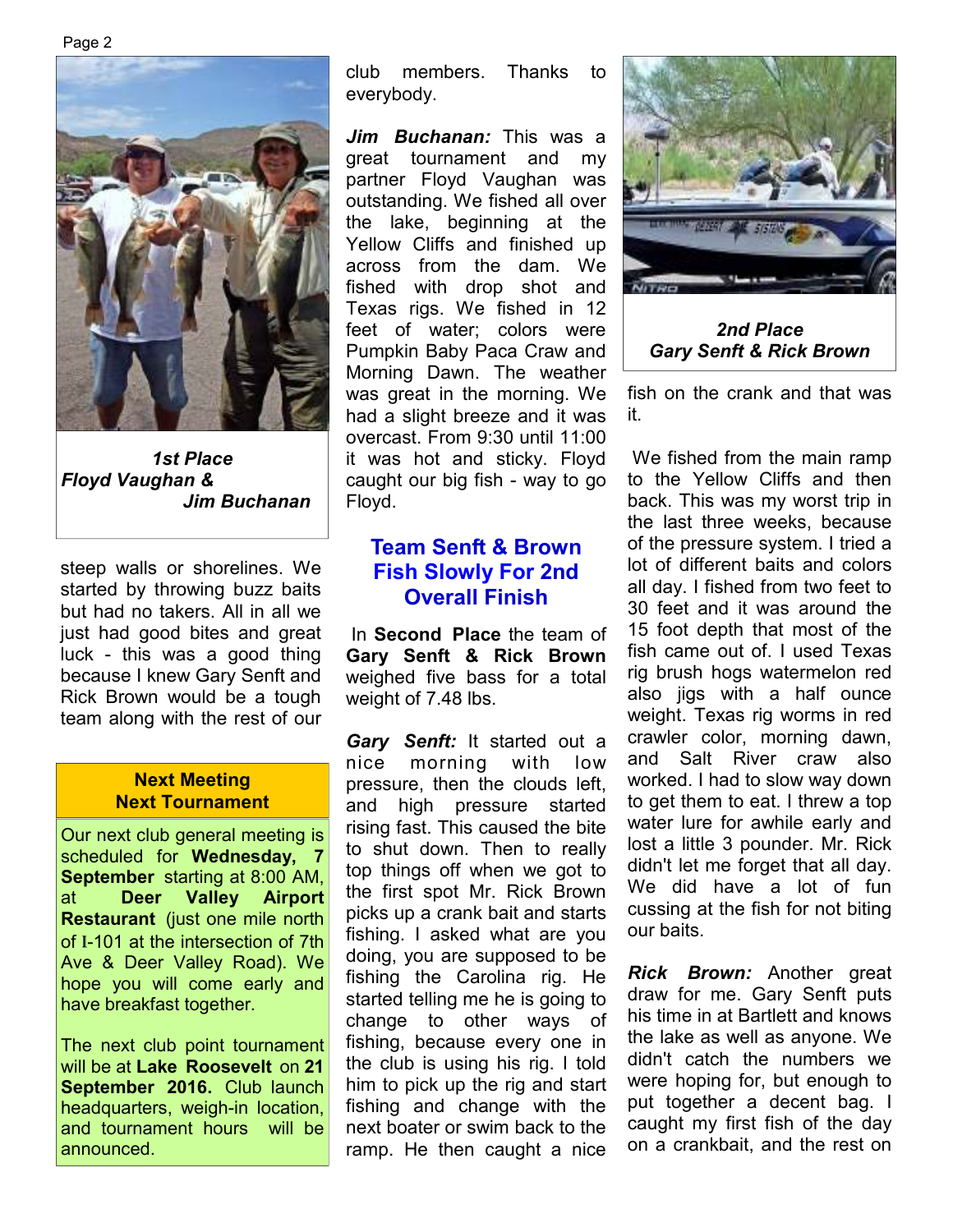a Carolina rig. Gary kept us moving, and after about four spots we had our limit. My back was getting pretty tired from carrying Senft all morning, putting together our bag of fish and watching him loose our BIG one! However, being the Pro that he is, he finally got his stuff together. Gary started catching and culling some nicer fish and I couldn't get a bite. I guess he got tired of netting my little fish, and me reminding him about "the one that got away". I had a great time fishing with Gary. I hope to do it again soon! Congrats to Floyd and Jim for a fine bag on a tough fishing day.

# **Team Jerry Askam & Jeff Stone Bag Biggest Bass And Take 3rd Place Overall**

 Team **Jerry Askam & Jeff Stone** weighed five bass for 6.69 pounds and took home **Third Place** honors. Thanks to **Jerry's** 2.36 lb bass the team also won **1st Place Big Fish**  honors.

*Jerry Askam:* I had the pleasure to fish with and get to

#### **Tournament Statistics**

Forty-eight men fished 5.5 hours each, bringing 87 keeper bass to the scales for a total weight of 106.56 pounds with a 2.22 pound average total catch per fisherman. The average weight of each fish was 1.22 lbs. All but two fish were released back into the lake after weigh-in to fight again another day.



*3rd Place Jerry Askam & Jeff Stone* 

know our newest member Jeff Stone. Jeff is a good guy, good fisherman, and a great addition to the club.

 Like everyone else we had a difficult time finding a workable bite. We tried about everything we had without much success. We only caught 6 fish, 4 on drop shots, 1 on a flick shake, and I was able to get our 1<sup>st</sup> Place Big Bass on a Zoom Fat Albert grub fished on a darter head off a mid-lake rocky point. We spent most of the morning fishing mid-lake areas and finished down by the dam where we filled our limit.

 Congrats to Floyd and Jim for winning on a very tough fishing day.

#### **Team Martlage & Milkint Fish One Small Area For 4th Place Overall Finish**

 Taking home **4th Place,** Team **Gary Martlage & John Milkint**  weighed five fish for a total weight of 6.67 lbs

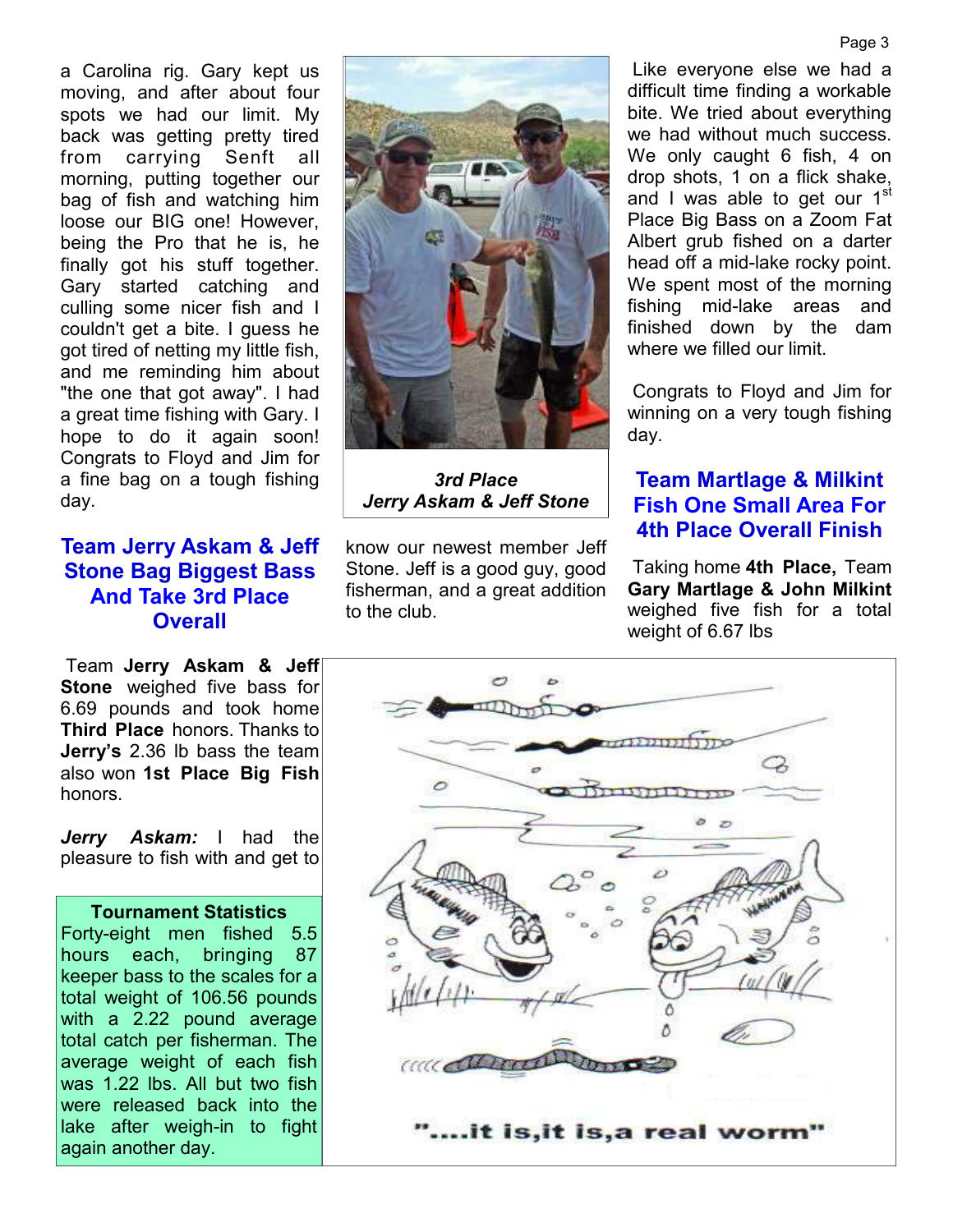

*4th Place Gary Martlage & John Milkint* 

*Gary Martlage:* Bartlett showed it's ugly face again! It seems since all the water from Horseshoe Lake was dumped into Bartlett, the fishing has been spotty, at best. Fishing with John Milkint was special. I have known John, since I joined the club 4 years ago, and finally got to fish with him.

 We went to the river, fishing a small stretch of bank, looking for a quick limit. I had prefished the area on Saturday, and it was the only spot I had found activity. The plan did not work out too well, as it took us until 9 AM, before our limit was secured. Drop-shotting, and MOJO fishing was the fare of the day, except for one on topwater in the early morning. Wish I could report a stellar day of catching, but the fishing time with John was

outstanding! I just wish we had more time to spend on the water, and I am looking for a repeat very soon with the MOJO king!

*John Milkint:* Who would have thought that 6.67 pounds of Bass would have netted 4th place among some of the best bass fishermen in Arizona. That indicates how difficult the fishing was at Bartlett. Getting bites was a struggle and congratulations go to the two teams that garnered over 7 pounds.

 Gary Martlage and I fished approximately 100 yards of shoreline for the entire tournament and it resulted in a limit of fish. No secret here, but patience and traditional dropshot techniques by Gary made it happen.

 I was using a MOJO rig and would have added more to our partnership if I knew how to tie a proper knot between my braid and leader. It was the first time I fished with Gary and not only did he have patience with the dropshot, but also his co-angler. It was a great day on the water and I hope to have the privilege of drawing Gary in future tournaments.

# **Team Tony Medina & George Cobasky Fish Main Lake And Take 5th Place**

A five fish limit weighing 6.57 lbs was enough to earn **Tony Medina & George Cobasky**  the **5th Place** money.

*Tony Medina:* Bringing in 5 fish to the scales weighing 6.57 lbs. was enough to earn George Cobasky and me 5th place.

 We pretty much stayed on the main lake most of the morning. We caught our fish using jigs, Carolina rigs, Texas rigs, and drop shots.

 After three trips of pre-fishing, I found the main lake to be the most productive area; unfortunately the fishing was very slow on tournament day.

 I'd like to thank Hal Hensey for helping put up the glow sticks on the ramp. I'd also like to congratulate all the other winners on a tough day of fishing.

 Here's hoping our next tournament at Roosevelt will be more productive and produce a 5 lb. Pot winner.

*George Cobasky:* My first fish was in a cove working a Berkley Rib Snake on a Carolina rig. I like throwing at brush piles close to the shore and the fish hit the bait immediately after water entry.

 After running and gunning for a while we stopped at a spot we had caught fish while prefishing. In this area we picked up our next four fish, however, the rest of the day was all down hill. As always it's a lot of fun just listening to the fishing comments made by our anglers after each tournament. We as a group have a lot of fun.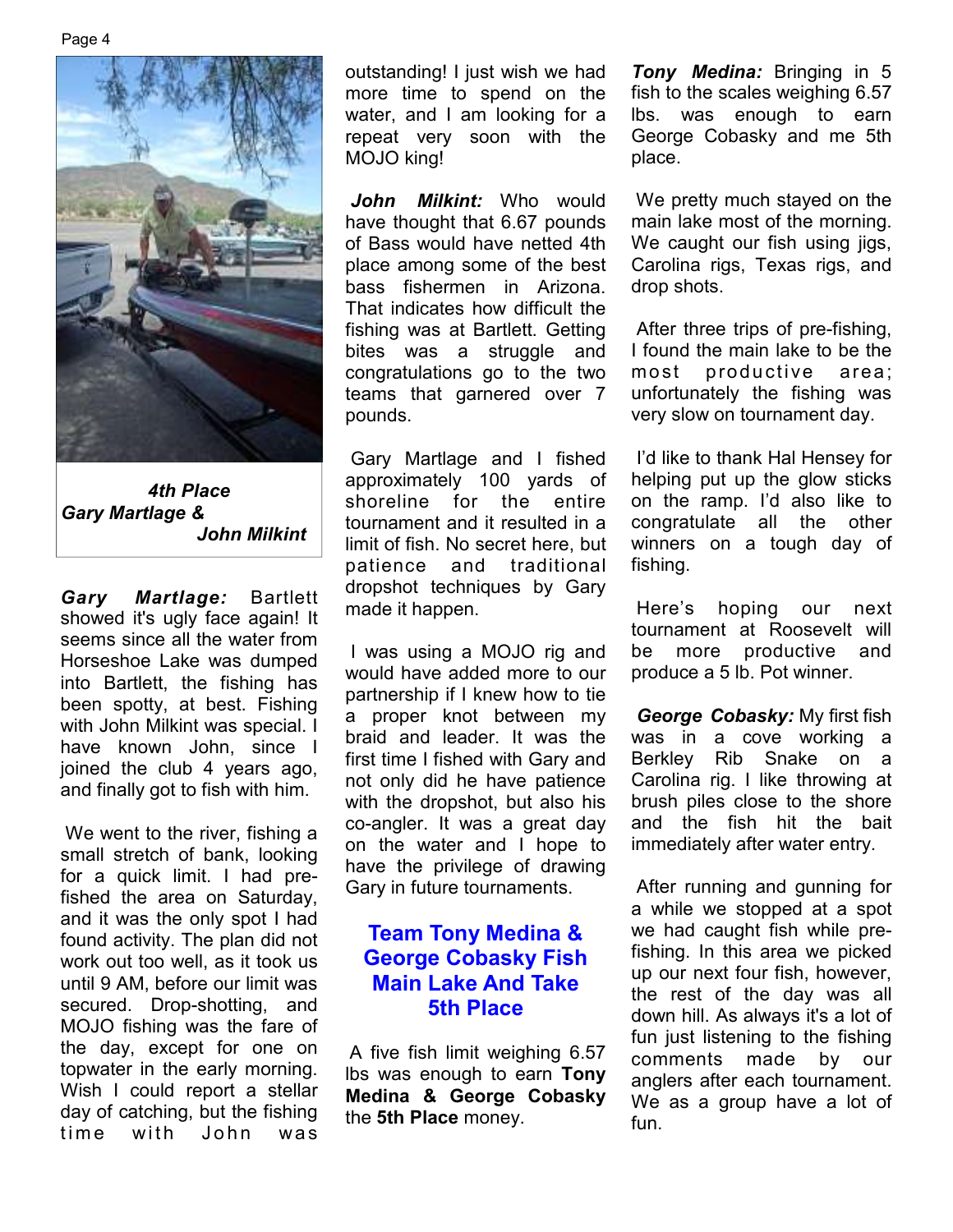## **Team Jeff Mason & Tom Savage Limit In River For 6th Place**

 Bringing five fish to the scales weighing 6.28 lbs was enough to earn **Jeff Mason & Tom Savage** the **6th Place** prize.

*Jeff Mason:* Tom Savage and I were paired up again (last time at Alamo) and once again I really enjoyed fishing with him. We pre-fished Friday and did not have a very good day, catching only 3 fish, but we were still looking forward to fishing together and having a better day. We fished from the Marina to the river and back to the Marina stopping at the usual places I fish. We had only one fish when we went into the river, but came out with our limit catching most of the fish on a drop shot. We lost a couple of fish that would have helped, but Tom connected with our biggest fish (1.97) on a Carolina Rig and we culled a couple of fish to complete our day. Tough days at Bartlett!

*Tom Savage:* Congratulations to Floyd and Big Fish Jim Buchanan for their 1st Place win. It was tough just to put 5 fish in the boat. I was excited to hear that I'd been paired to fish with Jeff Mason for the 2nd time this year. Jeff's an excellent angler and I have learned something new each time that I have fished with him. Jeff and I pre-fished Friday before the tournament and were only able to put 3 small fish in the boat, so we knew that it was going to be a tough tournament. On Wednesday, Jeff said he had 5 places that he wanted to fish. I think we fished all 5 and a few more, picking up a fish at just about each spot. We were able to cull twice. We caught our fish on a drop shot with red crawlers, MM Robo Worms, and Carolina rigs with green pumpkin chigger craws. We spent most of our time in the main lake area but we did catch 2 up river near the island. I want to say thanks to Rusty Murdoch for providing a chair for me to use during the weighin.



**Money Matters**  *By John Reichard Treasurer* 

Greetings from your treasurer: I'm in California for my 60 year class reunion. I hope you all had a great day on the water and I also hope everyone stayed healthy.

 Since no one caught a 5 lb bass the 5 lb Pot will be a big one next month at Roosevelt around \$1000.

See you at our next meeting.



 With quality fishing starting to return to Roosevelt there are more clubs than usual wanting to fish it in 2017. A number of them are from outside of the Phoenix area. Tonto National Forest, Roosevelt District, threw the club a real curve ball last Friday. I had a call from them informing me that August 31, 2016 is the date for permit call-in's for the 2017 season. This is two months earlier than normal. Adding to our problem of the early date there was no way we could poll the club members to see what dates they wanted to fish Apache and Roosevelt in 2017. With less than two weeks before we are required to submit our dates the board decided we would select the months for Roosevelt and Apache. I want to emphasize we had no clue the early request date was coming. I briefed this information at the morning safety briefing for the Bartlett tournament. Upon returning home after the tournament I was informed that Mesa District also has a 1 September date for submittal for tournament dates for 2017.

 We have always taken great pride that our members vote to determine our schedule. This year due to the Federal government's short notice on obtaining permits submittal dates we have to make a change. We will NOT be asking all members to vote on the rest of the schedule next month since Roosevelt and Mesa district cover 9 of our 11 fishing months. Alamo will be one of the lakes we will look closely at but water forecasts suggest strongly we will not be fishing Alamo in 2017. The board is pursuing the possibility of adding Lake Pleasant to our 2017 schedule.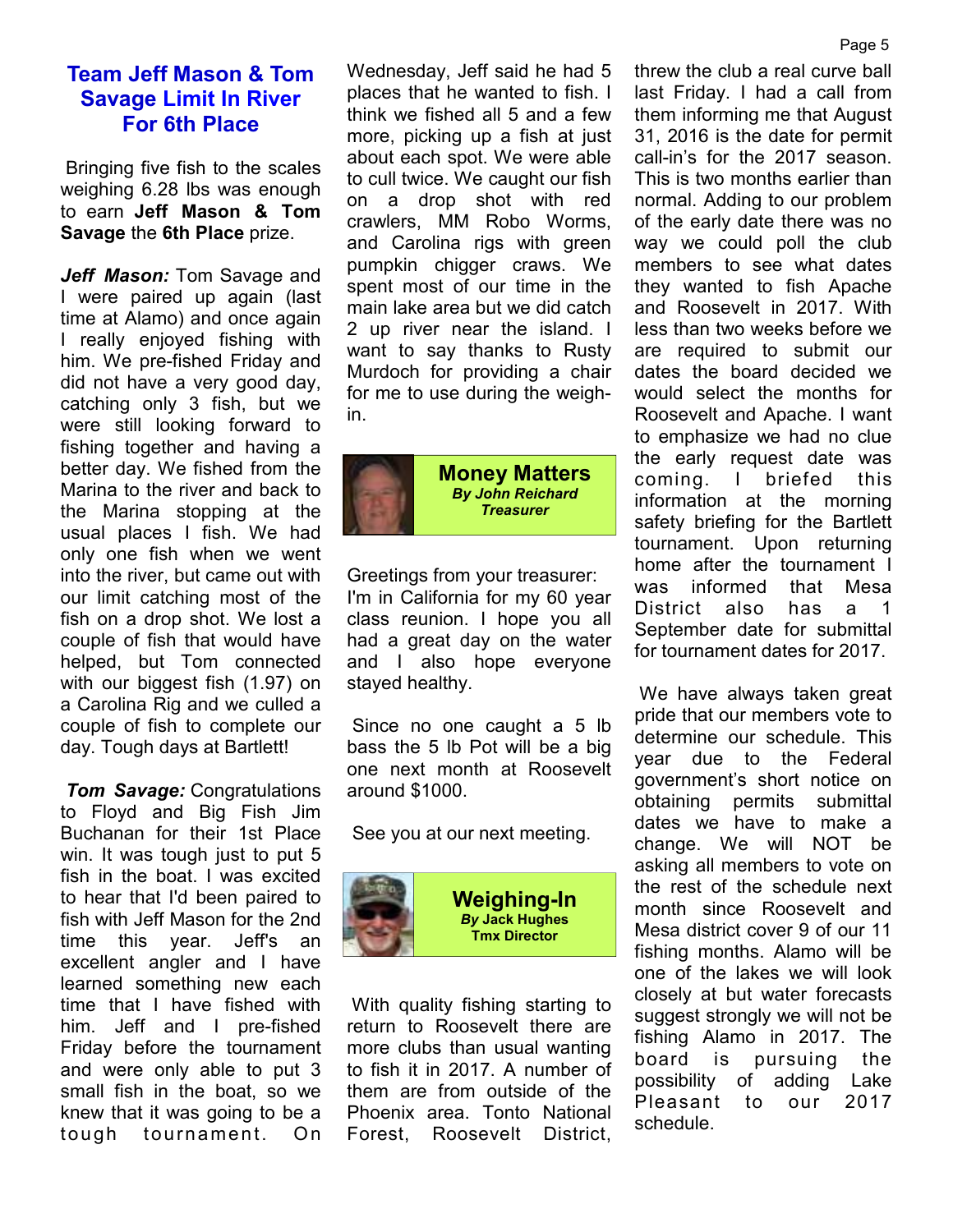Page 6

 I want to emphasize again we had no indication we would have to submit two months ahead of the normal schedule.

 Tonto National Forest has three new rules that will take effect in 2017.

Rule 1: Only one permit will be issued for each day which will include the full 24 hours of the day. They will no longer issue a permit for day time fishing then another for a night tournament.

Rule 2: On Bartlett and Saguaro the number of boats per tournament will be reduced from 100 boats to a maximum of sixty.

Rule 3: Apache Lake - Burnt Coral ramp, will be restricted to only 30 boats per tournament for launching.

 In addition to the new rules we will incur an increase in the cost of permits and the fee for each member fishing. This should NOT have an effect on our current tournament entry fees.

 New Subject: The club has obtained an excellent *Wilderness First Aid Kit* that will allow us to provide first aid to all members for almost any emergency until we can get them to trained professionals.

#### **MAKING A POINT By Rich Ziert**

This map is real and represents a clear water lake in South West Wisconsin. While it may be far away from where you fish, it also represents many key features



needed to catch fish anywhere.

You guys and gals reading this probably know much of this already. However, maybe it has not been presented as it is here – all in one place. Take it and run with it  $-$  make the most you can out of it.

And so we begin: It's a partly cloudy day/late afternoon, with the "clear" water flow coming out of the top left corner (North West) of the diagram and exiting to the bottom right (South East), can you pick the best possible seasonal spots to investigate? Have fun!

It depends on: Various forms of shade and water dynamics you deal with at the time you are on the water.

The lake bottom contours surrounding and/or leading to particular parts of some weed beds, weedy knobs, drop offs

where and when, "Pinch Points" can speed up and slow down water making them structure of another nature.

The time of year and day.

Past weather for 3 days.

Water clarity, stained water is another form of shadow.

Water flow, direction and speed - fishing a lake like a river? Things that block or partially block the flow of water as well as things that slow down and speed up water flow.

Available food source - what does that food source eat? This is a tuffy; most fishermen don't want to take the time to research this.

Predator prey relationships, the "Nitch", of all creatures great and small. How that nitch compliments one another to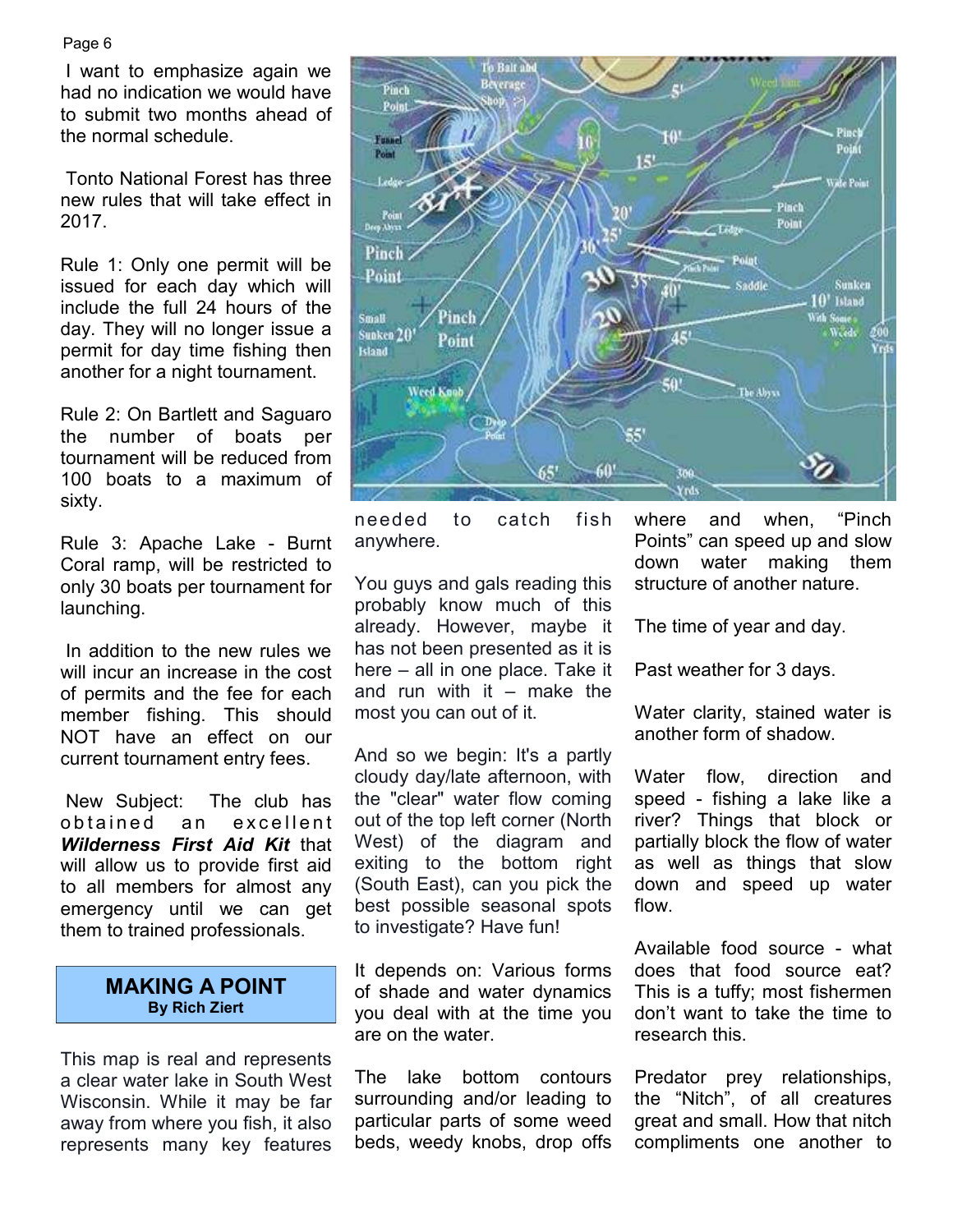the knowledge of the fisherman's advantage, another item that requires further/deeper investigation by the fisherman.

What the "shady side" can mean? The shady side can mean the angle of the Sun as it hits or is blocked by underwater obstructions – weeds rock piles – tree roots.

It can mean depth and time of day, as well as heavy chop on the surface or cloud cover.

It can mean the particular fish species you are after or even fish of the same species reaction to circumstances in their environment and others of the same species reaction to completely different circumstances ("different" even in the same lake that you fish) and how their eyesight reacts to penetrating light.

All the items mentioned here will come into play. They represent figurative and practical pathways to success.

Also think about metabolism and stabilization. Fish want as much stabilization as they can find under "the circumstances" of where and when they have to be in order to survive.

Cold water slows fish metabolism, but a particular layer of cold or warm water that doesn't fluctuate severely over the day or night can be a good home for fish. Season to season, this generally means with seasonally cold weather approaching, and with no other source of stabilized water

interjecting itself into the picture (incoming water from steams – what it means and where it comes from, atmospheric weather and what it means to fish and how deep it can go, etc. in a particular area of shoreline or welling up from the bottom as underwater "springs anywhere") to fish somewhat/marginally deeper than you would in Summer months.

Colder along with Deeper, in turn, additionally restricts fish reaction time. In order to give fish what their metabolism can handle, slower presentations of somewhat bigger baits are better for these times. The colder the water, the slower the presentation – stop the bait for longer periods of time. The more shade in the water, the bigger/somewhat brighter the bait should be.

Also think about the source of plankton - when it blooms and how it reacts to water flow and sunlight; "naturally" sinking during brighter times and rising in the water column at darker times. Again, cold water will make the plankton movement slower and less exaggerated higher or lower in the water column. Water flow only effects this as that flow changes.

Prey fish follow that flow and rise/fall of plankton in order to stay in touch with their food source. Bigger predators (Bass, etc.) will know this genetically as well as with their experience and also follow the prey fish accordingly.

Find more of these key items in

relative close proximity to one another, up down or sideways in a particular area, at a particular time and you will have the makings of a Honey Hole.

Then and only then can we decide what bait and bait color(s) will be best suited for our approach and more s p e c i f i c a l l y , t h e angle/direction/manipulation of our approach.

Remember, even knowing all this and putting it together properly, it's the individual fisherman, his/her expertise and familiarity with his/her equipment as well as boat control, that will win the day.